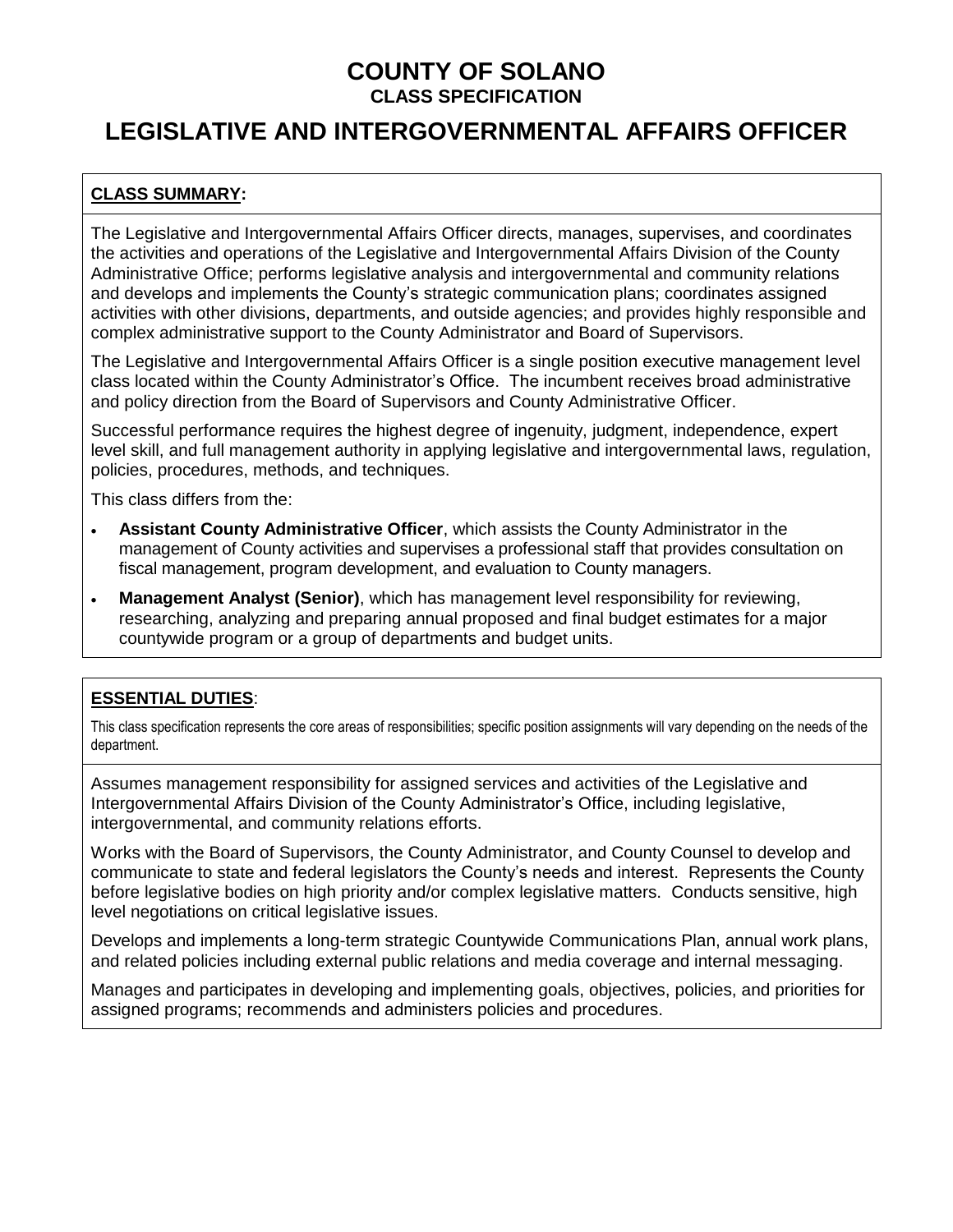## **LEGISLATIVE AND INTERGOVERNMENTAL AFFAIRS OFFICER**

#### **ESSENTIAL DUTIES: (Continued)**

Represents the County and the Board in meetings with local governments' councils and staffs and non-profit organizations and community groups; and negotiates and resolves sensitive and controversial issues.

Facilitates the County and the Board of Supervisors participation in activities and committees of the California State Association of Counties and other regional organizations.

Responds to and resolve difficult and sensitive citizen inquiries and complaints.

Selects, trains, motivates, and evaluates division staff; provides and/or coordinates staff training; works with employees to correct deficiencies; and implements discipline and termination procedures.

Plans, directs, coordinates, and reviews the work of staff performing legislative, intergovernmental affairs, and public information duties; assigns work activities, projects, and programs; reviews and evaluates work products, methods, and procedures; and meets with staff to identify and resolve problems.

Monitors and evaluates the efficiency and effectiveness of service delivery methods and procedures; recommend, within departmental policy, appropriate service and staffing levels.

Oversees and coordinates the dissemination of public information during emergency and disaster situations.

Oversees the county's written publication processes, including writing articles, preparing and editing publications and presentations.

Serves as staff on a variety of boards, commissions, and committees; prepares and presents staff reports and other necessary correspondence; participates in professional group meetings; maintains awareness of new trends and developments in areas of assignment; and incorporates new developments as appropriate.

Performs other duties of a similar nature or level.

#### **Training And Experience:**

A Bachelor's degree from an accredited college or university with major course work in public administration, business administration, planning, communications, political science, or a related field.

and

Four years of experience that included broad and extensive communications, intergovernmental relations, economic development, community development, or legislative affairs experience, including four years of administrative and supervisory responsibility, preferably in a governmental organization.

**Note:** Master's Degree is desirable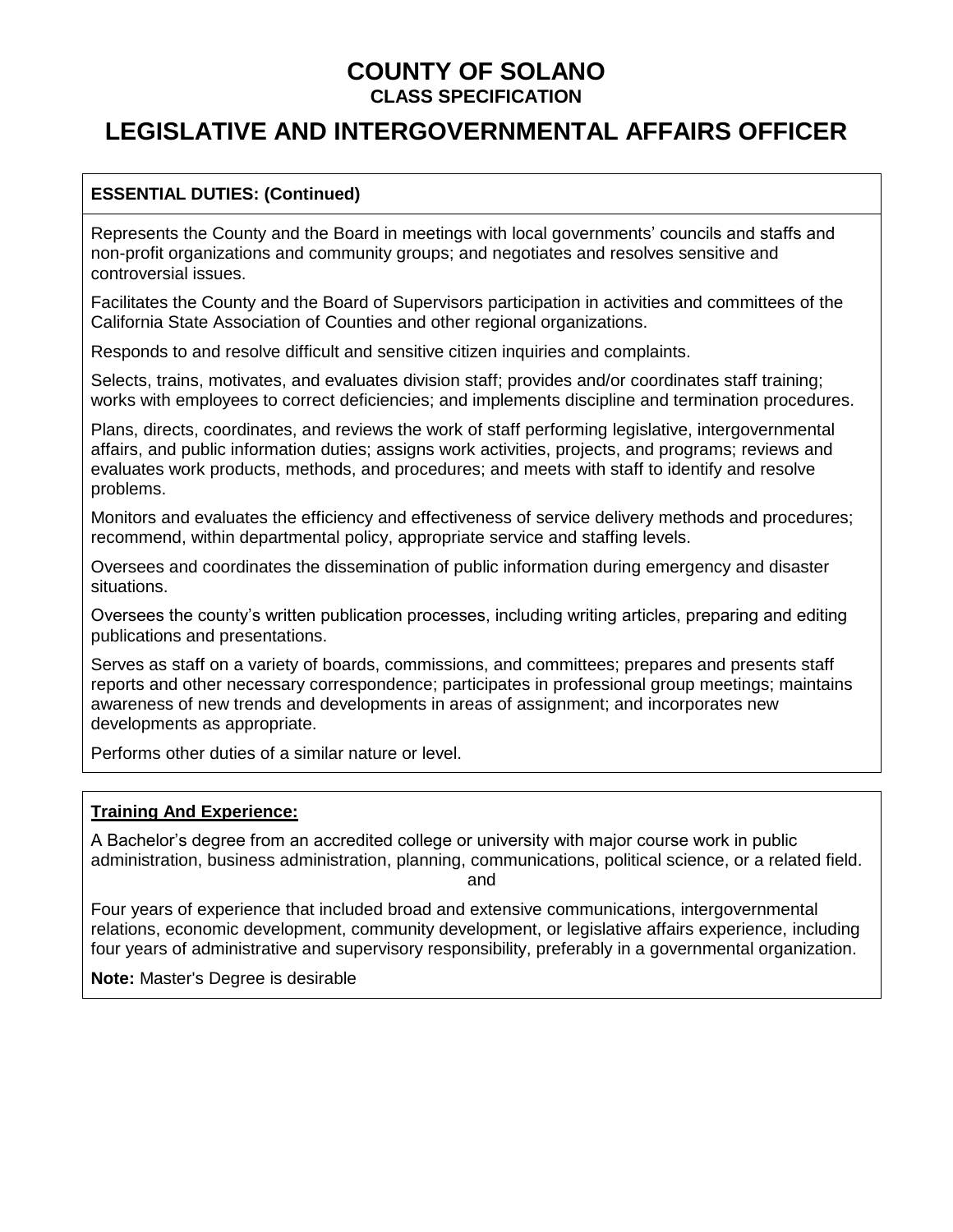# **LEGISLATIVE AND INTERGOVERNMENTAL AFFAIRS OFFICER**

#### **Licensing/Certification Requirements:**

• California Drivers License, Class C

#### **Knowledge of:**

- Principles and practices of legislative analysis
- Principles and practices of program development and administration
- Methods and techniques of report writing related to legislative analysis
- Principles and practices of budget preparation and administration
- Strategic communications, public relations, image, and marketing plans
- Principles of supervision, training, and performance evaluation
- Principles and practices of state and federal legislative processes and functions
- National, state and regional governmental organizations and associations
- Methods and techniques of public relations
- General rules, regulations, structure and operational practices pertaining to a county government
- Principles and techniques of management to include program planning, fiscal analysis, budgeting, program implementation, administration and evaluation
- Legal issues relevant to assigned program
- Programs and techniques to foster economic and community development
- Principles of strategic planning and implementation in a complex public agency
- Conflict resolution techniques

#### **Skills in:**

- Developing sound legislative and intergovernmental relations strategies that anticipate problems and propose solutions
- Managing a variety of administrative operations, functions, and projects
- Interpreting and applying laws, regulations, policies, and procedures related to the operations of the division
- Analyzing problems, identifying alternative solutions, projecting consequences of proposed actions, and implementing recommendations in support of county goals
- Planning, organizing, directing, coordinating, administering, and supervising assigned staff, activities, and programs
- Exercising initiative, ingenuity and good judgment in decision-making and problem solving, including problems of a sensitive or political nature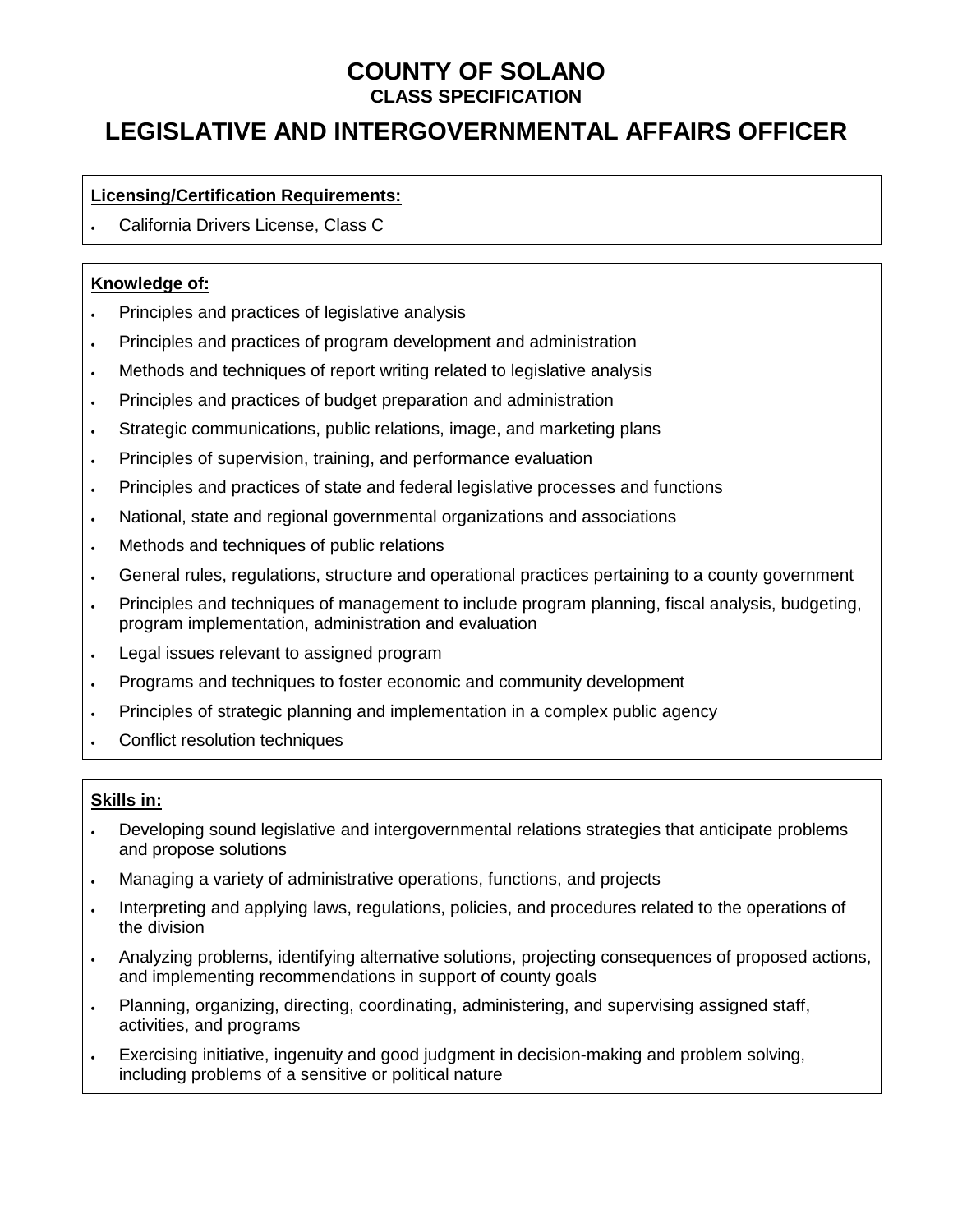## **LEGISLATIVE AND INTERGOVERNMENTAL AFFAIRS OFFICER**

**Skills in: (Continued)** 

- Negotiating agreements with a wide range of public agencies that reflect the best interest of the **County**
- Preparing reports, policy statements and correspondence utilizing technical and statistical information
- Using persuasion and diplomacy to achieve consensus and cooperation, especially on difficult or divisive issues
- Making effective presentations in public meetings to present findings, recommendations, and to respond to questions
- Understanding, interpreting, and applying laws, rules, and regulations as they apply to County operations
- Understanding complex legislative regulations, guidelines, County Code and Memorandums of Understanding to ensure divisional activities remain in compliance with mandated requirements
- Operating office equipment including computers and supporting word processing, spreadsheet, and database applications
- Communicating clearly and concisely, both orally and in writing
- Establishing and maintaining cooperative working relationships with the Board of Supervisors, County Administrator, elected officials, staff and a variety of citizens and public and private organizations

### **ADA Requirements:**

Positions in this class typically require reaching, standing, walking, fingering, grasping, talking, hearing, seeing, and repetitive motions.

Sedentary Work: Exerting up to 10 pounds of force occasionally and/or a negligible amount of force frequently or constantly to lift, carry, push, pull or otherwise move objects, including the human body. Sedentary work involves sitting most of the time. Jobs are sedentary if walking and standing are required only occasionally and all other sedentary criteria are met.

#### **Other Requirements:**

Independent travel

#### **Approval by:**

Donald W. Turko Director, Human Resources Date